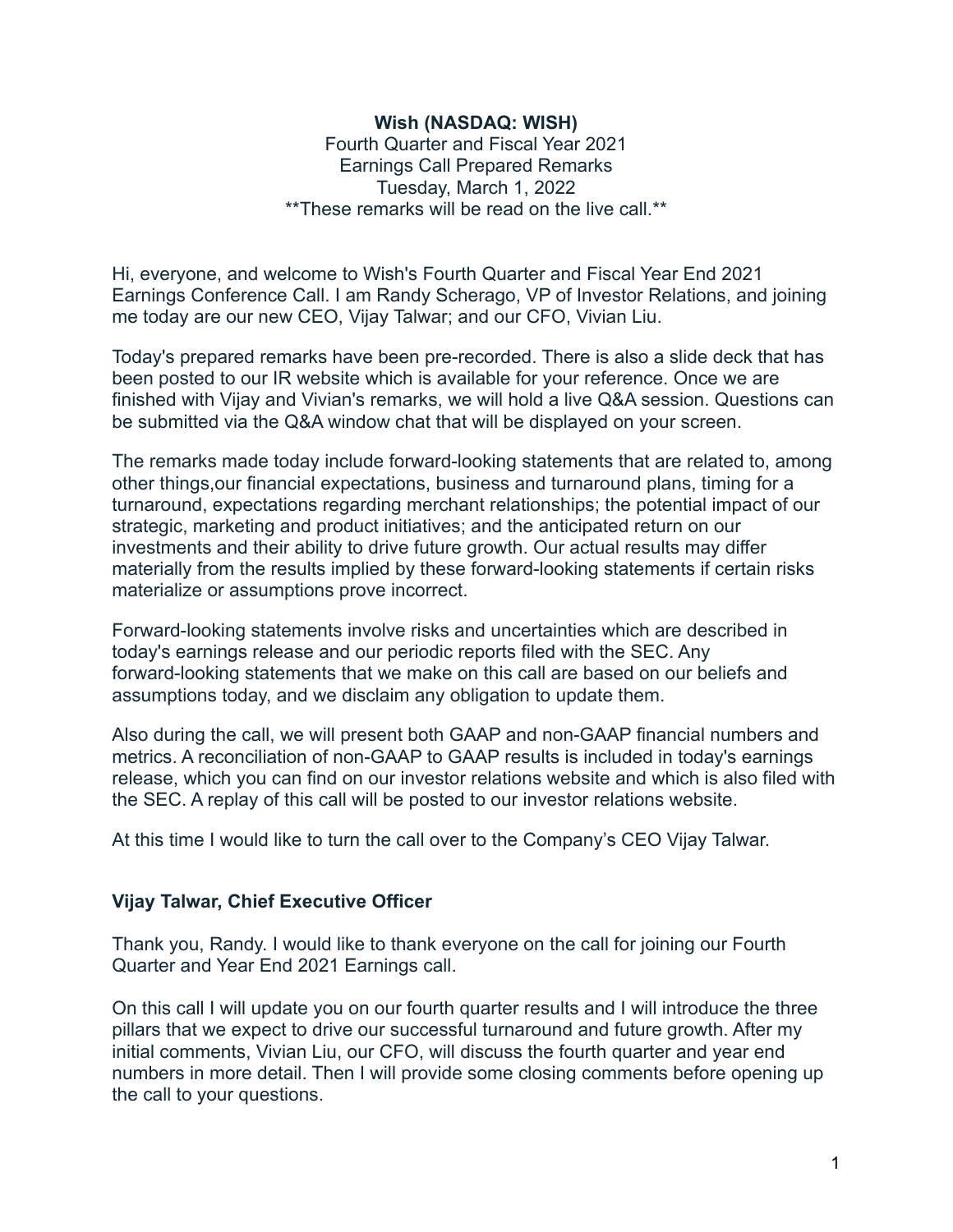In the fourth quarter of 2021 total revenues were \$289 million, a year-over-year decrease of 64% driven by lower ad spend. However, cost savings resulted in adjusted EBITDA<sup>1</sup> of a loss of (\$23) million, which was an improvement of \$95 million from a year ago.

In Q4, Free Cash Flow<sup>2</sup> was negative (\$50) million, which was a material improvement to the negative (\$344) million of Free Cash Flow<sup>2</sup> in the third quarter of fiscal 2021. We also finished the year with cash, cash equivalents, and marketable securities of \$1.2 billion.

These numbers tell me we need fresh thinking to guide us back to the growth that we know is possible. Let me start by explaining the three foundational pillars that we believe are the most important to the long term financial health and growth of Wish. First, improving our user experience; second, deepening our merchant relationships; and third, achieving organizational efficiencies. When we get these three pillars fortified, we expect to drive Wish into a new era of growth. Let's take a deeper look at each pillar.

For the Wish User Experience, we are investing to improve the platform to drive more daily engagement, which we expect will generate more traffic, higher conversion and, ultimately, increased revenues.

Several new consumer experience improvements were incubated and tested in the fourth quarter of last year. After a positive reception in consumer-facing tests, we are proud to announce a redesign of the Wish homepage which is designed to showcase trending products, underscore popular brands, and highlight popular merchant stores. The new Wish homepage experience is now available on Android phones in the United States, and we plan to roll out these enhancements to other platforms and additional countries over the next few months.

Another consumer experience that was in development and testing late last year is Wish Clips. We have discussed this with you on previous earnings calls. We are happy to announce that we recently rolled out the Wish Clips shoppable video feature to Android users in our top nine global markets. Wish Clips greatly enhances consumer interactivity; with one tap on their phone our users can view videos of products, look at product details, and simply and quickly add a product to their shopping cart. We will begin to roll out the new Wish Clips feature to iOS users this April. Over the course of 2022 we will continue to experiment, incubate, and invest in exciting features, products, and services that we expect will greatly improve our consumer experience.

The second pillar that I would like to discuss are the efforts we are making to deepen our Merchant Relationships.

As a marketplace, we recognize that our merchants sit at the heart of a great consumer experience. I would, therefore, like to re-emphasize how committed we are to improving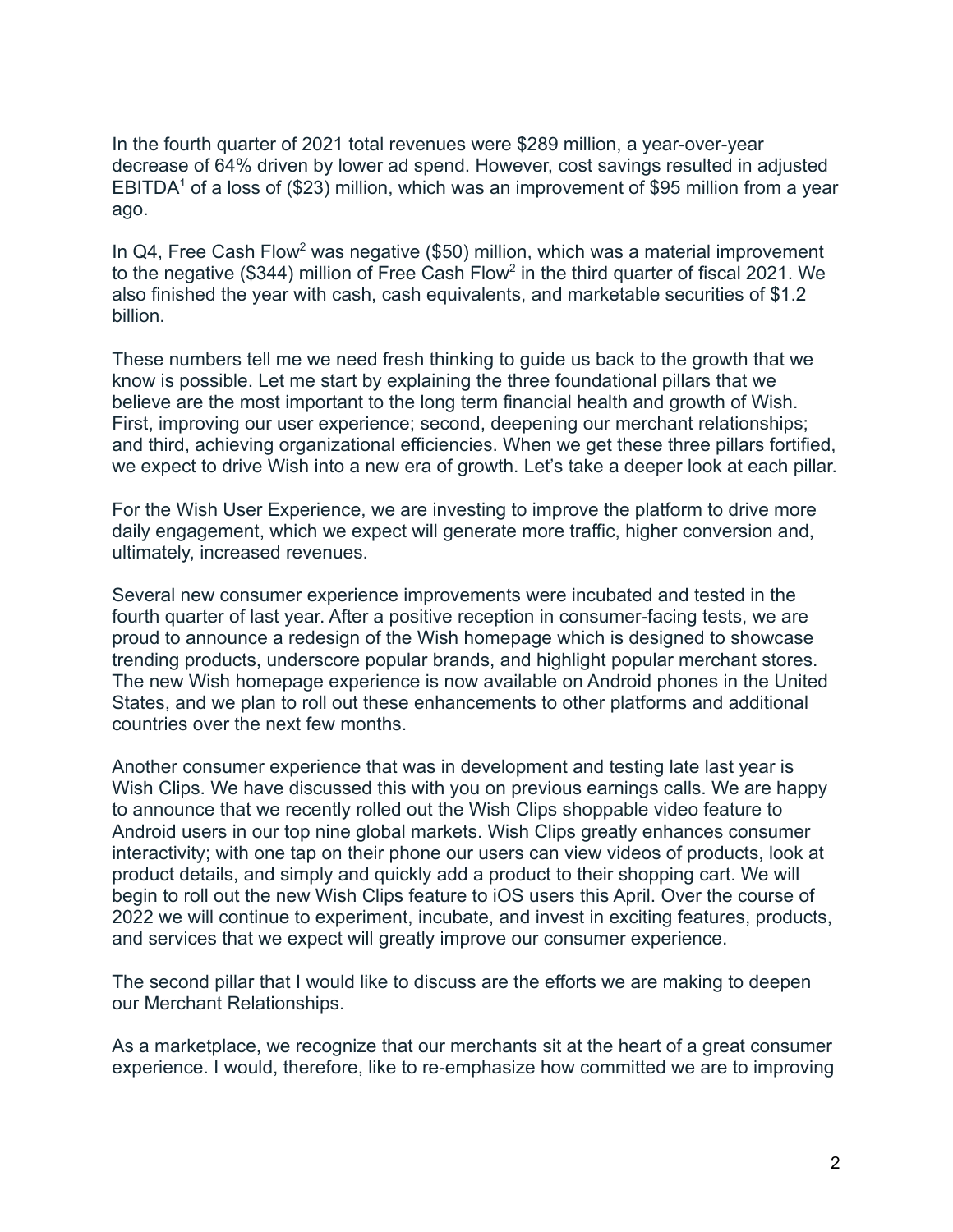the economics for those merchants who provide outstanding experiences to our Wish consumers.

In the fall of 2021, we began the roll out of a new program called Wish Standards, which rewards merchants that consistently provide an outstanding experience to our marketplace users. With this program, merchant performance is measured and those that consistently provide an outstanding consumer experience are rewarded with commission discounts, better payment terms, and increased visibility to buyers on the Wish platform.

The second part of our effort to strengthen our merchant relationships includes consistent and effective enforcement of our merchant policies. This means increasing the channels and ways that members of the public can report non-compliant product listings to us, and separately leveraging our internal systems and processes to help with the removal of such listings. Removing the listings and merchants that violate our policies is an important step in improving trust, not only among our users, but our merchants as well.

Our ability to provide end to end services, including logistics services, are a competitive advantage for Wish. Logistics services are highly valued by our merchants. We continue to focus on improving shipping speed and on-time delivery for our consumers, while remaining competitive in our pricing for logistics services to our merchants. We believe that our investments in logistics will not only generate financial returns for Wish, but also strengthen our relationships with merchants.

The third pillar is achieving operational efficiencies.

2022 is the start of a new chapter for Wish, with a new leadership team of experienced executives. In addition to joining as CEO, in the last few months we have added a new Chief Financial Officer, a new Chief Technology Officer, and a new Chief Product Officer to the executive team. We have a lot of work ahead to improve this business operationally, and our first steps are to rationalize corporate overhead and operating expenses.

As part of these efforts, we will be implementing a restructuring plan and taking restructuring charges of approximately \$3 million for severance and personnel reduction costs and a maximum of \$21 million related to the exit of certain office leases. We are focused on making this a much leaner and more efficient business with a goal of becoming a more profitable enterprise long-term.

With that being said, today we notified Wish employees that we will undergo a reduction in our global workforce as part of a broader realignment of our resources. We anticipate that this reduction in force will decrease our global workforce by approximately 15%, or approximately 190 positions. This is an incredibly difficult decision to make and process to go through, particularly in my first few weeks, but it is critical that we right-size our spending to match the current size and scope of our business.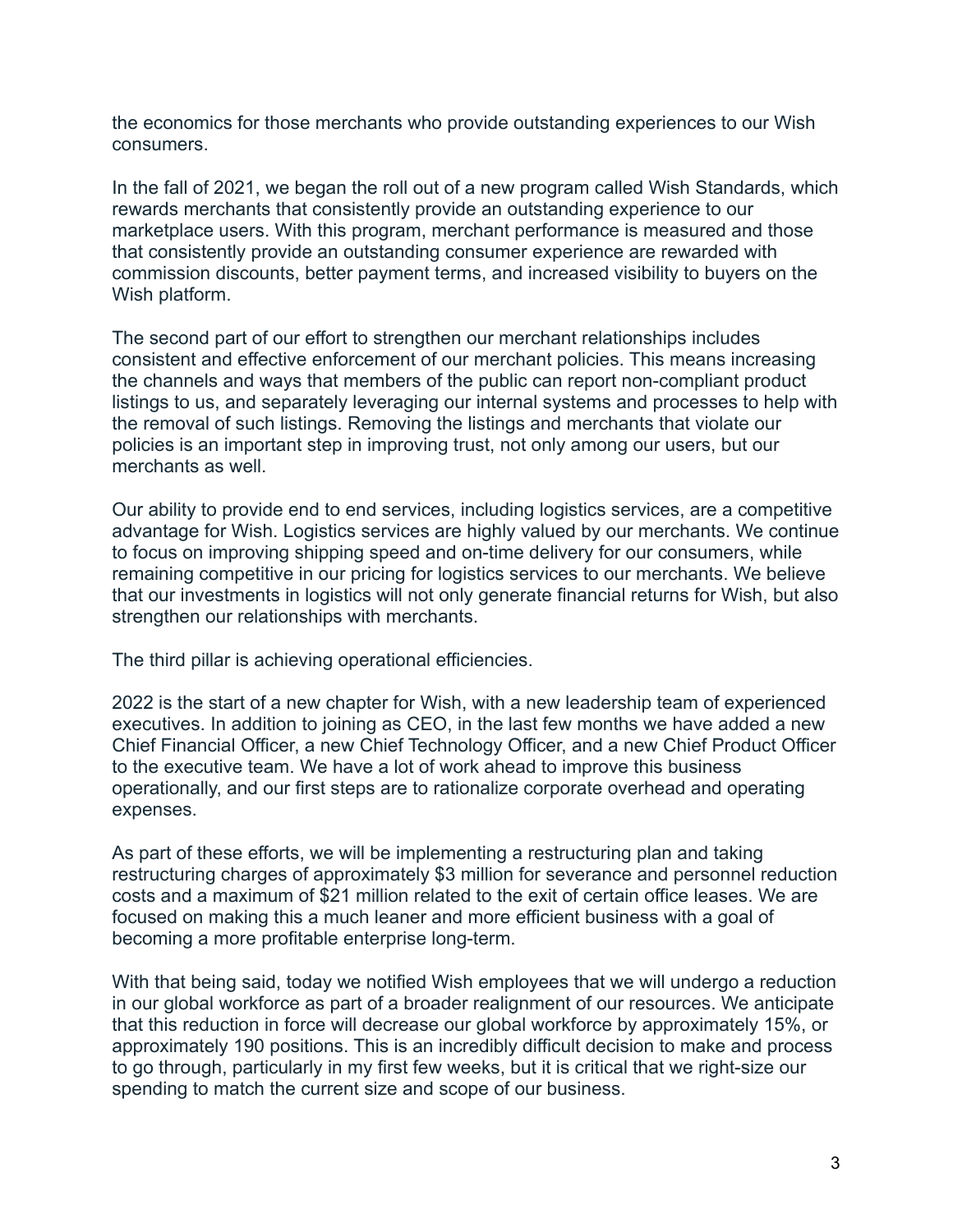Another step to streamlining our business and more efficiently allocating financial and operational resources was our decision to end our marketplace operations for buyers in 79 countries. These markets provided a nominal contribution to our revenues but a noticeable drag on our margins, so it made financial sense to exit these markets. We will be laser focused on the 61 markets in which we have promising financial results and benefit from economies of scale. With our focus on a smaller number of select markets, we will also be reducing the operational complexity of our business.

In summary, our foundational priorities for 2022 are improving the user experience, deepening our relationships with merchants, and achieving organizational efficiencies

I will now turn over the call to our CFO, Vivian Liu, to discuss our financial results.

### **Vivian Liu, Chief Financial Officer**

Thank you, Vijay.

Today I will discuss our fourth quarter and fiscal year 2021 results. I will also provide Adjusted EBITDA guidance for Q1 2022 and information on revenues in the quarter through January.

Our Q4 Adjusted  $EBITDA<sup>1</sup>$  was a loss of (\$23) million, a significant improvement compared with a loss of (\$118) million from Q4 2020. This exceeded the high end of the guidance we provided on our last call. Our Q4 total Net Loss was (\$58) million, or a loss of \$0.09 per share, which improved from a total Net Loss of \$569 million or a loss \$3.04 per share in Q4 2020.

Our Q4 Free Cash Flow was negative (\$50) million, a decline year-over-year, but a significant improvement quarter-over-quarter compared to Free Cash Flow of negative (\$344) million in Q3. We shared on the last call that we'd focus on cash flows and  $EBITDA<sup>1</sup>$  during the turnaround. The Q4 results are a reflection of our progress in EBITDA<sup>1</sup> improvement and cash flow optimization.

Since July 2021 we have kept our ad spend at a much reduced level, which impacted our user metrics and financial performance. In Q4, MAUs<sup>3</sup> and LTM Active Buyers<sup>4</sup> experienced a 58% and 41% decline, respectively, year-over-year. Total revenues were \$289 million, a decline of 64% year-over-year. This revenue decline was across Core Marketplace, ProductBoost, and Logistics.

Q4 Gross profit was \$120 million, representing 42% of revenues, a decline from 57% of revenues in Q4 2020. The decline in gross margin was primarily driven by logistics revenues accounting for a higher percent of total revenues in Q4.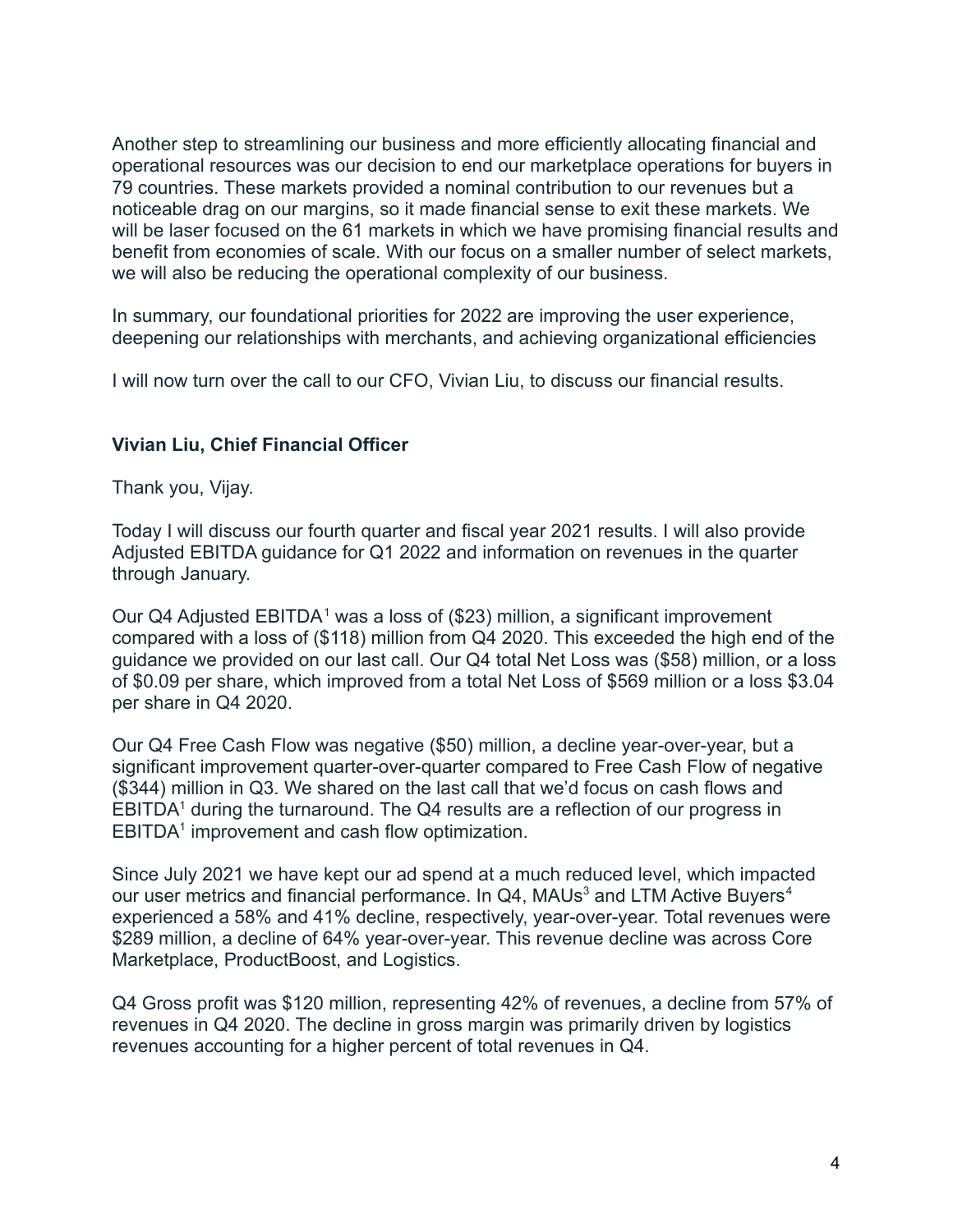Total operating expenses were \$184 million, a reduction of 81% year-over-year. Sales and marketing expenses were \$89 million, a reduction of \$494 million year-over-year, representing 31% of revenues in Q4 2021 compared with 73% of revenues in Q4 2020. The change in Sales and Marketing expenses were primarily driven by reduced ad spend.

Product Development expenses were \$51 million, a reduction of \$99 million year-over-year. G&A expenses were \$44 million, a reduction of \$186 million year-over-year, representing 15% of revenues compared with 29% of revenues in Q4 2020. The change in Product Development and G&A expenses were primarily driven by higher stock based compensation in 2020, the year of Wish IPO.

Now, turning to Wish's year end results.

2021 revenues were \$2.1 billion, a decline of 18% year-over-year. Core Marketplace revenues were \$1.3 billion, representing a decline of \$685 million, or 34% year-over-year. The decline was primarily driven by lower order volumes associated with lower ad spend during the year.

Additionally, ProductBoost revenues were \$165 million, representing a decline of \$35 million or 18% year-over-year driven by lower level of activities on the Wish platform. Logistics revenues were \$743 million, representing an increase of \$229 million or 45% year-over-year. This increase was primarily due to accelerated merchant adoption of our logistics offerings, as well as the expansion of our A+ program, in which Wish manages the majority of shipping-related activities for the merchants.

Gross Profit for 2021 was \$1.1 billion, representing 53% of revenues, down from 63% of revenue in 2020. Similar to Q4, the decline in gross margin for the year was primarily driven by logistics contributing a higher portion of total revenues.

Total operating expenses for 2021 were \$1.5 billion, a decrease of 34% year-over-year. Sales and marketing expenses were \$1.1 billion, \$606 million lower year-over-year, representing 53% of revenues compared with 67% of revenue in 2020.

Product development expenses were \$208 million, \$14 million lower year-over-year. G&A expenses were \$165 million, \$130 million lower year-over-year, representing 8% of revenues compared with 12% of revenues in 2020.

Our 2021 Adjusted EBITDA<sup>1</sup> was a loss of (\$199) million, an improvement from a loss of (\$217) million in 2020. Our total net loss was (\$361) million, improved from total net loss of (\$745) million in 2020. The improvements in profitability are the net results of significant cost savings across board more than offsetting the decline in revenues after we reduced ad spend.

A few comments about cash flows.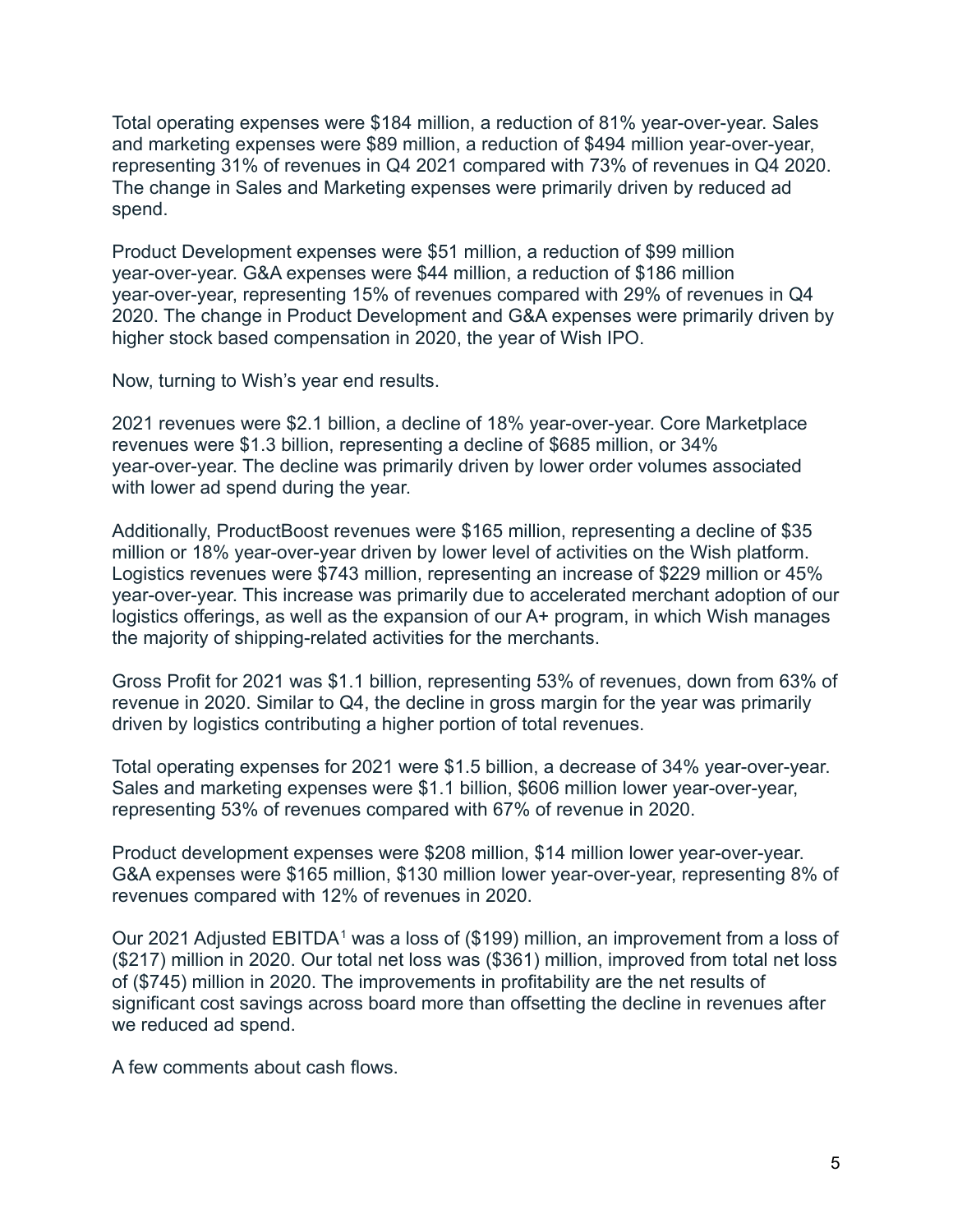We ended 2021 with a solid cash position of \$1.2 billion in cash, cash equivalents and marketable securities.

In 2021, net cash used in operating activities was \$951 million. This was primarily driven by our net operating losses and unfavorable changes in working capital. I'd like to note that some of the unfavorable changes in working capital are not expected to recur in 2022. For example, we negotiated payment term extension with some vendors in 2020. Those terms expired in Q1 2021, resulting in additional cash use of roughly \$170 million. We do not anticipate similar events this year. As previously shared, our cash flows in Q4 significantly improved quarter-over-quarter reflecting cost savings and less volatility in working capital since Q3.

At this time I will be providing our outlook for Q1 of 2022. We expect Adjusted  $EBITDA<sup>5</sup>$ to be in the range of (\$70) million to (\$60) million. We expect Q1 EBITDA<sup>5</sup> to be lower relative to Q4 due to seasonality as well as price changes in select areas that were implemented during Q1. Collectively those price changes are expected to reduce revenues and EBITDA<sup>5</sup> for the quarter but enhance user engagement and conversion rate going forward. We also continue to rationalize advertising spend until we see consistent improvements in metrics such as buyer retention and NPS. Q1 revenues are expected to reflect the relatively low ad spend level during the quarter. As a reference point, our revenues in January 2022 were down 28% relative to October 2021, the first month of the last quarter.

During my first three months at Wish, I have spoken with a number of existing and potential investors. I received feedback that Wish may consider disclosing additional metrics to help the investor community evaluate the business's operational and financial performance.

As a reminder, currently Wish reports actual results on KPIs including, but not limited to, Monthly Active Users, Last-Twelve-Month Total Buyers, Revenues and Adjusted EBITDA. Wish also provides quarterly guidance on Adjusted EBITDA. The management team is actively assessing the feasibility of adding new KPIs to our disclosure, either in actual results, future guidance or both. We will keep you informed as we finalize that decision. I will now hand it back to Vijay.

# **Vijay Talwar, Chief Executive Officer**

Thank you, Vivian.

We must be objective in our outlook and realistic that any successful turnaround doesn't happen overnight. We are refocusing on our roots of providing an affordable and entertaining shopping experience for our marketplace users. We greatly appreciate the support from our investor community, our employees, our merchants, and other key stakeholders and we expect to see the first green shoots of our operational progress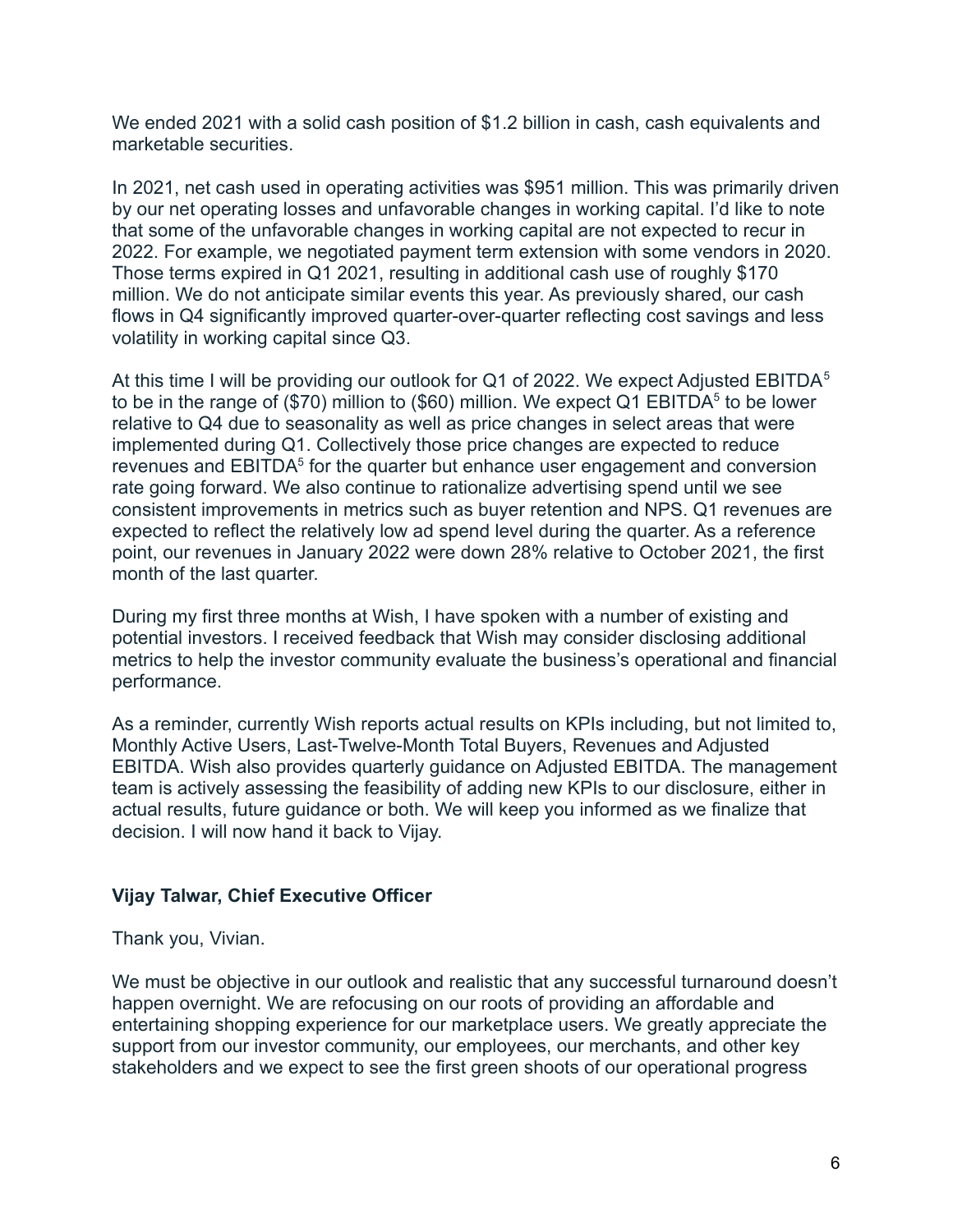later this year. However, to achieve sustainable growth and a full turnaround, we expect this journey to take many more months.

At this time I want to thank all the hard working employees at Wish. As the new CEO, I would be remiss not to acknowledge that our employees have been through a lot in the past year. Wish is at its heart a people business, and our success has been and will continue to be driven by your creativity, hard work, talent and focus. I am thrilled to be your CEO and I look forward to being in the trenches as we work hard each and every day to make this a more successful company.

We will now open up the call to questions from analysts and investors. In addition to myself and Vivian, our Chief Technology Officer, Farhang, and our Chief Product Officer, Tarun, will also be available to answer your questions.

 $2$  Free Cash Flow is a non-GAAP financial measure that represents net cash provided by (used in) operating activities less purchases of property and equipment

<sup>3</sup> We define MAUs as the number of unique users that visited the Wish platform, either on the mobile app, mobile web, or on a desktop, during the month

<sup>4</sup> As of the last date of each reported period, the number of unique active buyers is determined by counting the total number of individual users who have placed at least one order on the Wish platform, either on the mobile app, mobile web, or on a desktop, during the preceding 12 months

<sup>5</sup> Wish has not provided a quantitative reconciliation of forecasted Adjusted EBITDA to forecasted GAAP net income (loss) for total Adjusted EBITDA or to forecasted GAAP income (loss) before income taxes for segment Adjusted EBITDA within this earnings release because the company is unable, without making unreasonable efforts, to calculate certain reconciling items with confidence. These items include, but are not limited to: income taxes which are directly impacted by unpredictable fluctuations in the market price of the company's stock.

**<sup>1</sup>** Adjusted EBITDA is a non-GAAP financial measure that represents net income (loss) adjusted to exclude: interest and other income (expense), net (which includes foreign exchange gain or loss, foreign exchange forward contracts gain or loss; and gain or loss on one-time non-operating transactions); provision or benefit for income taxes; depreciation and amortization; stock-based compensation expense and related payroll taxes; lease impairment related expense; remeasurement of redeemable convertible preferred stock warrant liability; and other items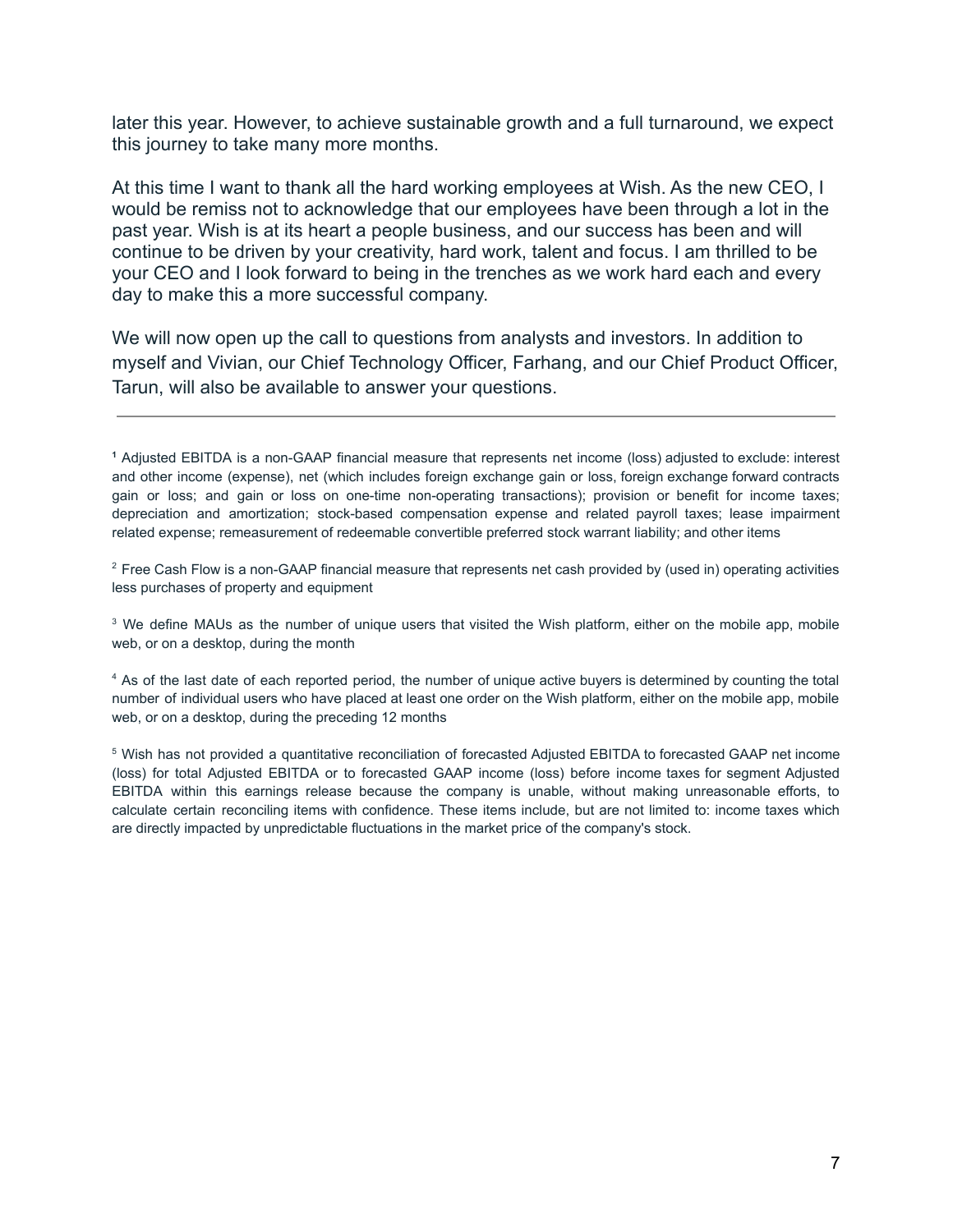### **Use of Non-GAAP Financial Measures**

We provide Adjusted EBITDA, a non-GAAP financial measure that represents our net income (loss) adjusted to exclude: interest and other income (expense), net (which includes foreign exchange gain or loss, foreign exchange forward contracts gain or loss and gain or loss on one-time non-operating transactions); provision or benefit for income taxes; depreciation and amortization; stock-based compensation expense and related payroll taxes; lease impairment related expenses; remeasurement of redeemable convertible preferred stock warrant liability; and other items. Additionally, in this news release, we present Adjusted EBITDA Margin, a non-GAAP financial measure that represents Adjusted EBITDA divided by revenue. The reconciliation between historical GAAP and non-GAAP results of operations is provided below. Our management uses Adjusted EBITDA in conjunction with GAAP and other operating performance measures as part of its overall assessment of the company's performance for planning purposes, including the preparation of its annual operating budget, to evaluate the effectiveness of its business strategies and to communicate with its board of directors concerning its financial performance. Adjusted EBITDA should not be considered as an alternative financial measure to net loss, which is the most directly comparable financial measure calculated in accordance with GAAP, or any other measure of financial performance calculated in accordance with GAAP.

# **Forward-Looking Statements**

This news release contains forward-looking statements within the meaning of the Safe Harbor provisions of the Private Securities Litigation Reform Act of 1995. All statements other than statements of historical fact could be deemed forward-looking, including, but not limited to, statements regarding Wish's outlook including expectations with respect to revenue and adjusted EBITDA, priorities, new business strategies and restructuring efforts, including cost-saving measures, expectations regarding turnaround efforts, including a reduction in force and real estate footprint, timelines regarding our ability to execute on new business strategies and our restructuring plan, material weaknesses in internal controls and expectations regarding a remediation plan, new executive hires, including CEO transition, growth opportunities, and quotations from management. In some cases, forward-looking statements can be identified by terms such as "anticipates," "believes," "could," "estimates," "expects," "foresees," "forecasts," "guidance," "intends" "goals," "may," "might," "outlook," "plans," "potential," "predicts," "projects," "seeks," "should," "targets," "will," "would" or similar expressions and the negatives of those terms. These forward-looking statements are subject to risks, uncertainties, and assumptions. If the risks materialize or assumptions prove incorrect, actual results could differ materially from the results implied by these forward-looking statements. Risks include, but are not limited to: our ability to attract, retain and monetize users; risks associated with software updates to the platform; the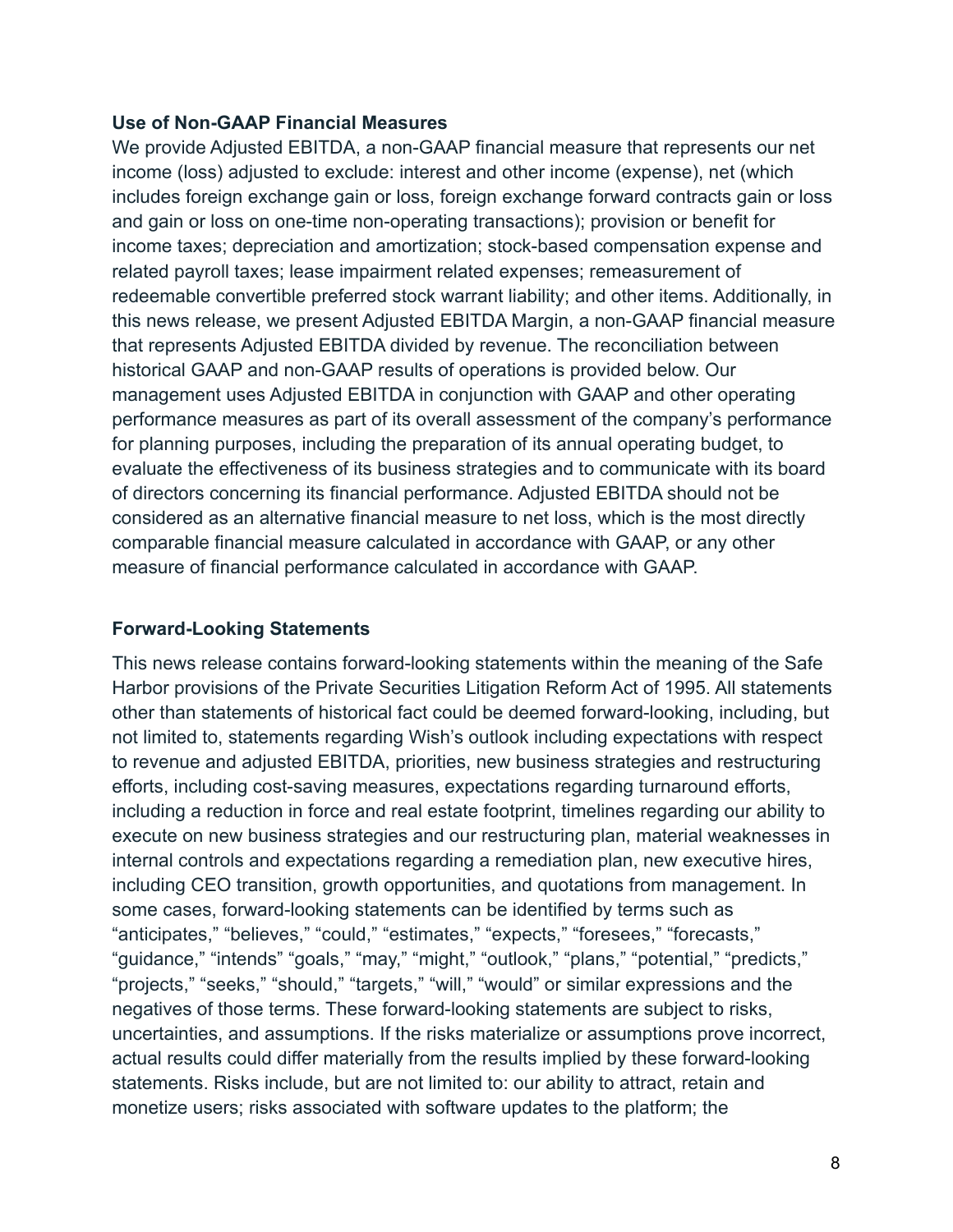effectiveness of our CEO transition; increasing requirements on collection of sales and value added taxes; the success of our execution on new business strategies; compromises in security; changes by third-parties that restrict our access or ability to identify users; competition; disruption, degradation or interference with the hosting services we use and infrastructure; our financial performance and fluctuations in operating results; pressure and fluctuation in our stock price, including as a result of short selling and short squeezes; challenges in our logistics programs; challenges in growing new initiatives; the effectiveness of our internal controls; the continued services of members of our senior management team; our ability to offer and promote our app on the Apple App Store and the Google Play Store; the dual class structure of our common stock; our brand; legal matters; the ongoing COVID-19 pandemic; supply chain issues; and economic tension between the United States and China. New risks emerge from time to time. It is not possible for our management to predict all risks, nor can we assess the impact of all factors on our business or the extent to which any factor, or combination of factors, may cause actual results to differ materially from those contained in any forward-looking statements we may make. Further information on these and additional risks that could affect Wish's results is included in its filings with the Securities and Exchange Commission ("SEC"), including its most recent Annual Report on Form 10-K and Quarterly Report on Form 10-Q, and future reports that Wish may file with the SEC from time to time, which could cause actual results to vary from expectations. Any forward-looking statement made by Wish in this news release speaks only as of the day on which Wish makes it. Wish assumes no obligation to, and does not currently intend to, update any such forward-looking statements after the date of this release.

The unaudited financial results in this news release are estimates based on information currently available to Wish. While Wish believes these estimates are meaningful, they could differ from the actual amounts that the company ultimately reports in its Annual Report on Form 10-K for the fiscal year ended December 31, 2021. Wish assumes no obligation and does not intend to update these estimates prior to filing its Annual Report on Form 10-K for the fiscal year ended December 31, 2021.

### **A Note About Metrics**

The numbers for some of our metrics, including MAUs, are calculated and tracked with internal tools, which are not independently verified by any third party. We use these metrics to assess the growth and health of our overall business. While these numbers are based on what we believe to be reasonable estimates of our user or merchant base for the applicable period of measurement, there are inherent challenges in measurement as the methodologies used require significant judgment and may be